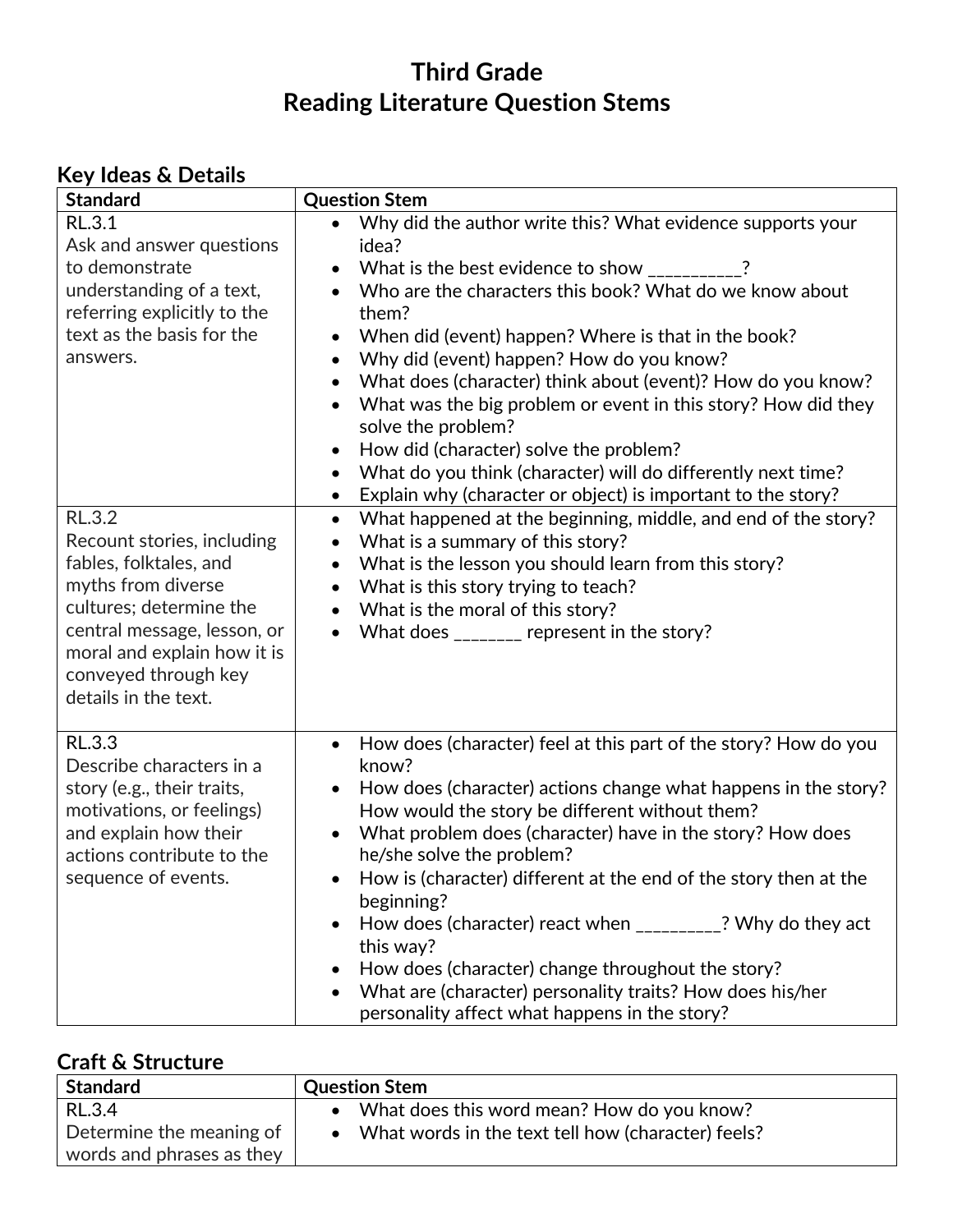| are used in a text,<br>distinguishing literal from<br>nonliteral language.                                                                                                                                                              | What does (phrase) mean? Does it mean exactly what it says<br>(e.g. hit the road) or does it mean something else (e.g. get<br>going)?<br>Can you think of another word to use instead of _____?<br>What is the tone of this writing? How do you know?<br>$\bullet$<br>Why did the author choose (rhyming words, alliteration,<br>repeated lines)? How does that make the reading different?<br>Why did the author choose this word?                                              |
|-----------------------------------------------------------------------------------------------------------------------------------------------------------------------------------------------------------------------------------------|----------------------------------------------------------------------------------------------------------------------------------------------------------------------------------------------------------------------------------------------------------------------------------------------------------------------------------------------------------------------------------------------------------------------------------------------------------------------------------|
| <b>RL.3.5</b><br>Refer to parts of stories,<br>dramas, and poems when<br>writing or speaking about<br>a text, using terms such as<br>chapter, scene, and stanza;<br>describe how each<br>successive part builds on<br>earlier sections. | How are the parts of the story connected? How does this<br>$\bullet$<br>section/chapter help the reader understand the setting?<br>How does this scene build suspense?<br>How would you retell this story, including important parts from<br>$\bullet$<br>the beginning, middle, and end?<br>In poetry what stanza is the most interesting to you? Why?<br>Why did the author organize the story like this? How would it<br>$\bullet$<br>be different if the order were changed? |
| RL.3.6<br>Distinguish their own<br>point of view from that of<br>the narrator or those of<br>the characters.                                                                                                                            | Who is telling this story? How do you know?<br>$\bullet$<br>Are the narrator and the author the same person? How do you<br>know?<br>Whose point of view is this written from?<br>What does (character/narrator) think of (event/action)? What<br>$\bullet$<br>do you think? What would you have done differently?                                                                                                                                                                |

### **Integration of Ideas & Knowledge**

| <b>Standard</b>                                                                                                                                                                                               | <b>Question Stem</b>                                                                                                                                                                                                                                                                                                                                                                                                                                                                                                          |
|---------------------------------------------------------------------------------------------------------------------------------------------------------------------------------------------------------------|-------------------------------------------------------------------------------------------------------------------------------------------------------------------------------------------------------------------------------------------------------------------------------------------------------------------------------------------------------------------------------------------------------------------------------------------------------------------------------------------------------------------------------|
| RL.3.7<br>Explain how specific<br>aspects of a text's<br>illustrations contribute to<br>what is conveyed by the<br>words in a story (e.g.,<br>create mood, emphasize<br>aspects of a character or<br>setting) | What does this illustration show?<br>$\bullet$<br>How do the pictures make you feel?<br>$\bullet$<br>The story says (insert quote). Where do you see that happening<br>$\bullet$<br>in the illustrations?<br>How are the illustrations and the words about the setting the<br>$\bullet$<br>same? How are they different?<br>What illustrations help you know the character's feelings?<br>$\bullet$<br>Did the illustrations give away anything in the story? What did<br>$\bullet$<br>the illustrations help you figure out? |
| <b>RL.3.8</b><br>Not applicable for<br>literature                                                                                                                                                             |                                                                                                                                                                                                                                                                                                                                                                                                                                                                                                                               |
| RL.3.9<br>Compare and contrast the<br>themes, settings, and plots<br>of stories written by the<br>same author about the<br>same or similar characters<br>(e.g., in books from a<br>series)                    | How does (version 1) differ from (version 2) of this story? How<br>$\bullet$<br>are the versions the same?<br>How did the theme/setting/plot of the different stories stay the<br>$\bullet$<br>same? What is different?                                                                                                                                                                                                                                                                                                       |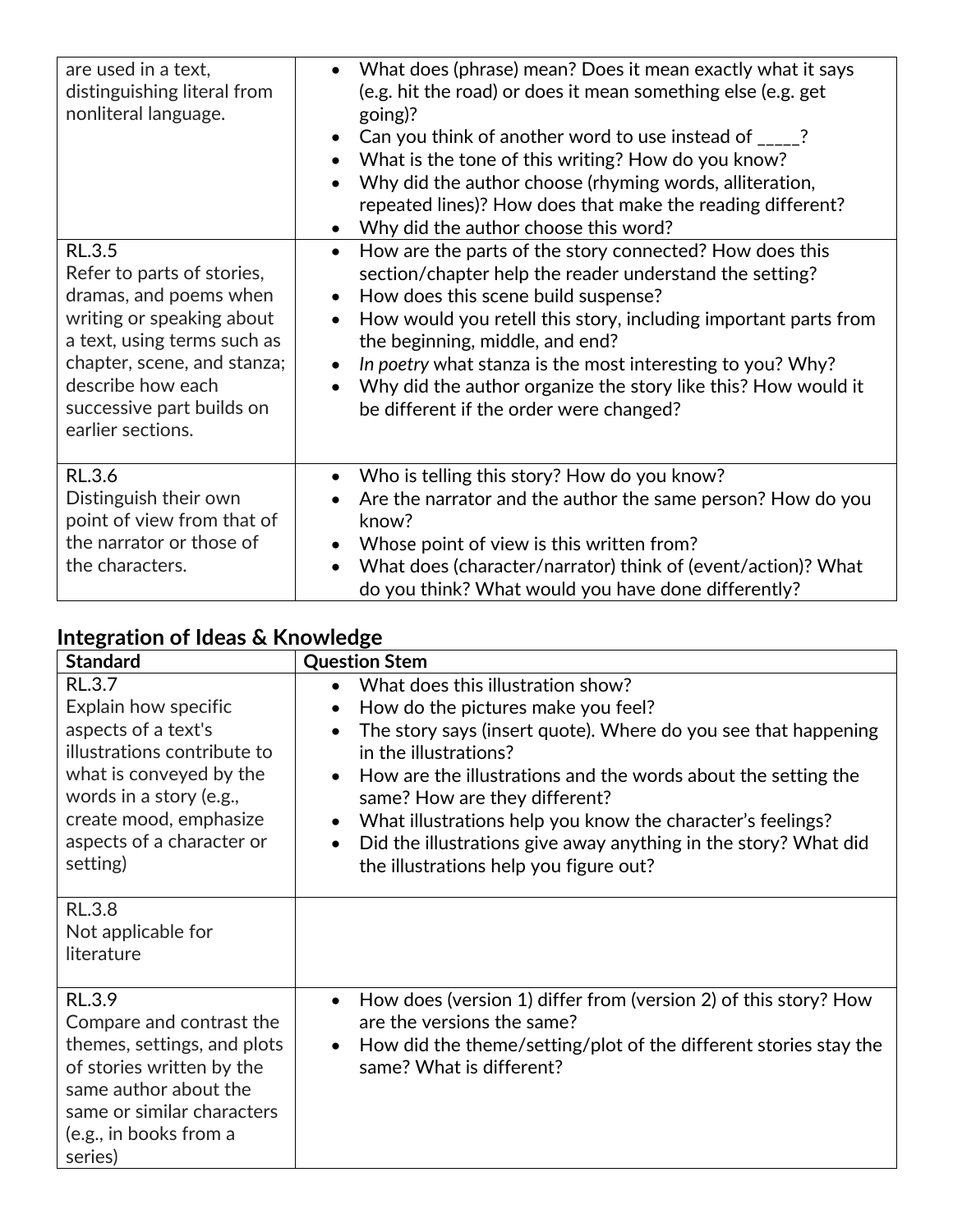# **Third Grade Reading Information Question Stems**

| <b>Key Ideas &amp; Details</b> |
|--------------------------------|
|--------------------------------|

| <b>Standard</b>                                                 | <b>Question Stem</b>                                                                                                                                                 |
|-----------------------------------------------------------------|----------------------------------------------------------------------------------------------------------------------------------------------------------------------|
| RI.3.1<br>Ask and answer questions                              | Be the teacher! What questions would a teacher ask about this<br>$\bullet$<br>book?                                                                                  |
| to demonstrate                                                  | What evidence can you find to show $\frac{1}{1-\frac{1}{2}}$ ?<br>$\bullet$                                                                                          |
| understanding of a text,                                        | Who / What / Where / When / Why questions such as:<br>$\bullet$                                                                                                      |
| referring explicitly to the<br>text as the basis for the        | o Who (action e.g. first landed on the moon)? Where does<br>it tell you that in the book?                                                                            |
| answers.                                                        | Where (do clown fish live)? Where does it tell you that in<br>$\circ$<br>the book?                                                                                   |
|                                                                 | How questions such as:                                                                                                                                               |
|                                                                 | o How do you know whales are mammals?                                                                                                                                |
|                                                                 | o How is a lizard like an alligator?                                                                                                                                 |
|                                                                 | $\bullet$                                                                                                                                                            |
| RI.3.2<br>Determine the main idea<br>of a text; recount the key | • What is the main idea of the entire passage? What details tell<br>more about that idea?<br>What is the main idea of just this paragraph? What details<br>$\bullet$ |
| details and explain how                                         | support the main idea?                                                                                                                                               |
| they support the main<br>idea.                                  | Why is _______ a good title for this article? How do the details<br>$\bullet$<br>support this being a good title?                                                    |
|                                                                 | If you were going to make a new title, what would it be? What<br>$\bullet$<br>details gave you the idea for that title?                                              |
|                                                                 | What do you think the author wants the readers to know?<br>$\bullet$                                                                                                 |
| RI.3.3<br>Describe the relationship                             | What are the most important events/ideas/steps to remember?<br>$\bullet$<br>Why are those the most important?                                                        |
| between a series of                                             | What caused (event)?<br>$\bullet$                                                                                                                                    |
| historical events, scientific                                   | What effect did (event) have?<br>$\bullet$                                                                                                                           |
| ideas or concepts, or steps                                     | What is the effect of $\frac{1}{2}$ , $\frac{1}{2}$<br>$\bullet$                                                                                                     |
| in technical procedures in                                      | How did the (person/animal/item) change?<br>$\bullet$                                                                                                                |
| a text, using language that                                     | How did (experiences) lead to (achievement)?<br>$\bullet$                                                                                                            |
| pertains to time, sequence,                                     | What happens right before $\frac{2}{2}$<br>$\bullet$                                                                                                                 |
| and cause/effect.                                               | What would happen if you left out this step?<br>$\bullet$                                                                                                            |
|                                                                 |                                                                                                                                                                      |

#### **Craft & Structure**

| <b>Standard</b>               | <b>Question Stem</b>                                                              |
|-------------------------------|-----------------------------------------------------------------------------------|
| RI.3.4                        | • How do the words and images show (vocabulary word)?                             |
| Determine the meaning of      | • What does the word _____ mean? How did the other words                          |
| general academic and          | help you figure out the meaning?                                                  |
| domain-specific words and     | • Are there any words that confuse you?                                           |
| phrases in a text relevant    | • What helps you understand the meaning of ________?                              |
| to a grade 3 topic or subject | • What is a synonym for the word $_{\text{2}}$ = $\frac{1}{2}$ ? How do you know? |
| area.                         | • What does _____ mean as it is used here? What other meanings                    |
|                               | are there for the same word?                                                      |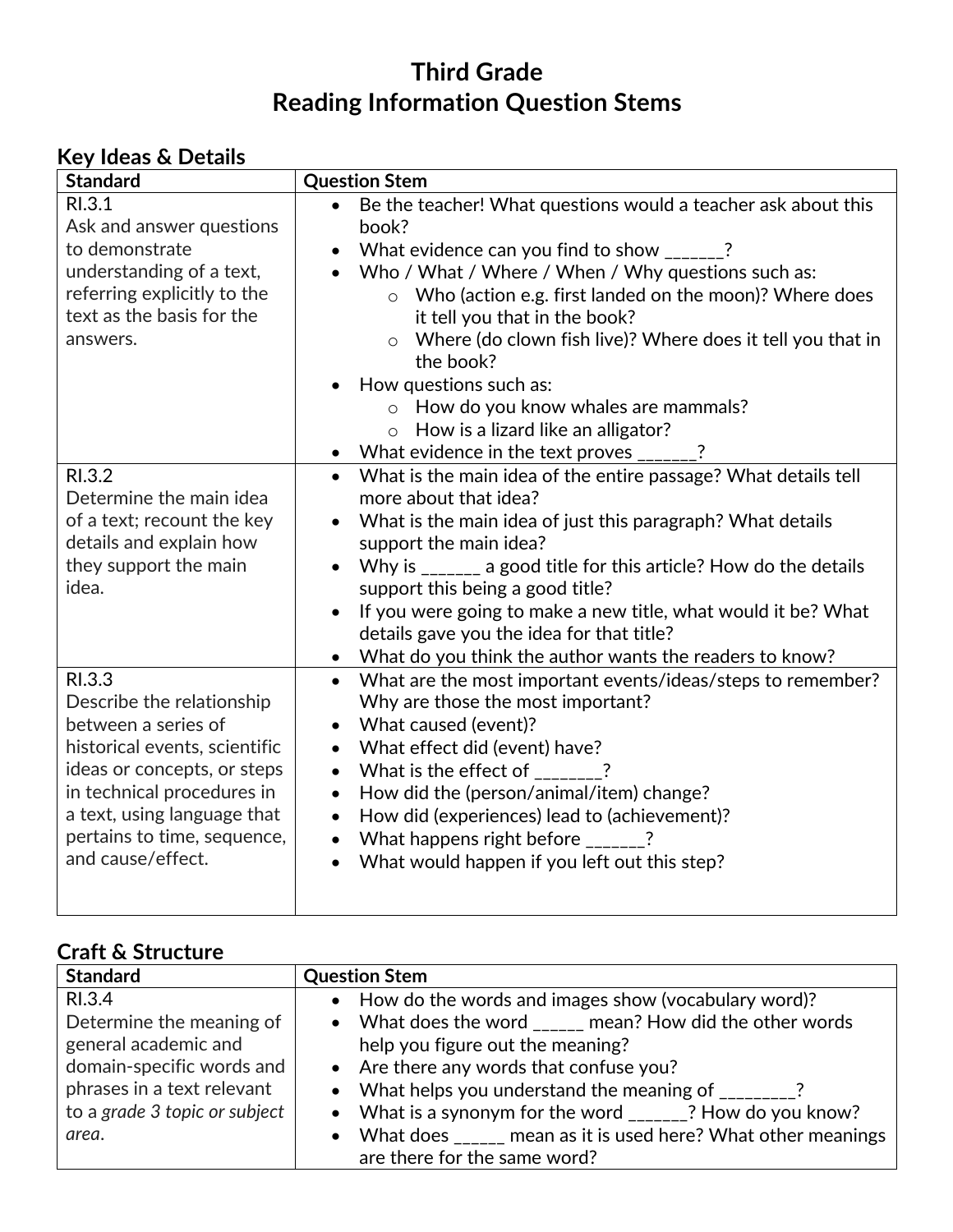| RI.3.5<br>Use text features and<br>search tools (e.g., key<br>words, sidebars,<br>hyperlinks) to locate<br>information relevant to a<br>given topic efficiently. | What information do you learn in the captions of this image?<br>$\bullet$<br>Why did the author decide to make _______ a bold word?<br>How do the images/diagrams help you understand the words?<br>Why does the author put a heading on the sections? How does<br>it help you?<br>If you leave out this sentence/section how does it change the<br>text?                                                                    |
|------------------------------------------------------------------------------------------------------------------------------------------------------------------|------------------------------------------------------------------------------------------------------------------------------------------------------------------------------------------------------------------------------------------------------------------------------------------------------------------------------------------------------------------------------------------------------------------------------|
|                                                                                                                                                                  | What does _____ mean? Can you use the glossary to find out?<br>What text features (charts, diagrams, illustrations, bold words)<br>help you understand the words?<br>How would you search more information about $\frac{1}{1}$ = $\frac{1}{1}$ in this<br>menu?<br>• What is a different heading the author could have used for this<br>section?                                                                             |
| RI.3.6<br>Distinguish their own<br>point of view from that of<br>the author of a text.                                                                           | Why did the author write this?<br>$\bullet$<br>What does the author want you to learn/think/do?<br>How do you know the author's point of view?<br>$\bullet$<br>The author describes $\frac{1}{2}$ as $\frac{1}{2}$ as $\frac{1}{2}$ What is another<br>$\bullet$<br>way to describe the same thing?<br>Do you agree with the author? Why or why not?<br>How could the author convince you that $\frac{1}{2}$ = $\frac{1}{2}$ |

### **Integration of Ideas & Knowledge**

| <b>Standard</b>                                                                                                                                                                                                            | <b>Question Stem</b>                                                                                                                                                                                                                                                                                                                                                                                                                                                                                |
|----------------------------------------------------------------------------------------------------------------------------------------------------------------------------------------------------------------------------|-----------------------------------------------------------------------------------------------------------------------------------------------------------------------------------------------------------------------------------------------------------------------------------------------------------------------------------------------------------------------------------------------------------------------------------------------------------------------------------------------------|
| RI.3.7<br>Use information gained<br>from illustrations (e.g.,<br>maps, photographs) and<br>the words in a text to<br>demonstrate<br>understanding of the text<br>(e.g., where, when, why,<br>and how key events<br>occur). | What does this illustration/photo show?<br>What does the map try to show or explain?<br>The text says (insert quote). Where do you see that happening<br>$\bullet$<br>in the illustrations?<br>What does this diagram show? Can you explain how this works?<br>$\bullet$<br>What information do we get from this photograph?<br>$\bullet$<br>How does the picture/photo help you understand the words?<br>$\bullet$<br>What picture/diagram is missing? What would you like the text<br>to include? |
| RI.3.8<br>Describe the logical<br>connection between<br>particular sentences and<br>paragraphs in a text (e.g.,<br>comparison, cause/effect,<br>first/second/third in a<br>sequence).                                      | How are these two paragraphs/sections connected? (in time<br>$\bullet$<br>order, cause and effect, compare and contrast)<br>The author says _________. What evidence/reasons does the<br>$\bullet$<br>author give to support this idea?<br>What is the reason for (action)?<br>$\bullet$<br>What would happen if we put the paragraphs out of order?<br>$\bullet$<br>Would it change the meaning? Why or why not?<br>Which words let you know what comes next?<br>$\bullet$                         |
| RI.3.9<br>Compare and contrast the<br>most important points and<br>key details presented in                                                                                                                                | How is (text 1) like (text 2)? How are they different?<br>$\bullet$<br>How is (picture/diagram) like (picture/diagram)? How are they<br>$\bullet$<br>different?                                                                                                                                                                                                                                                                                                                                     |